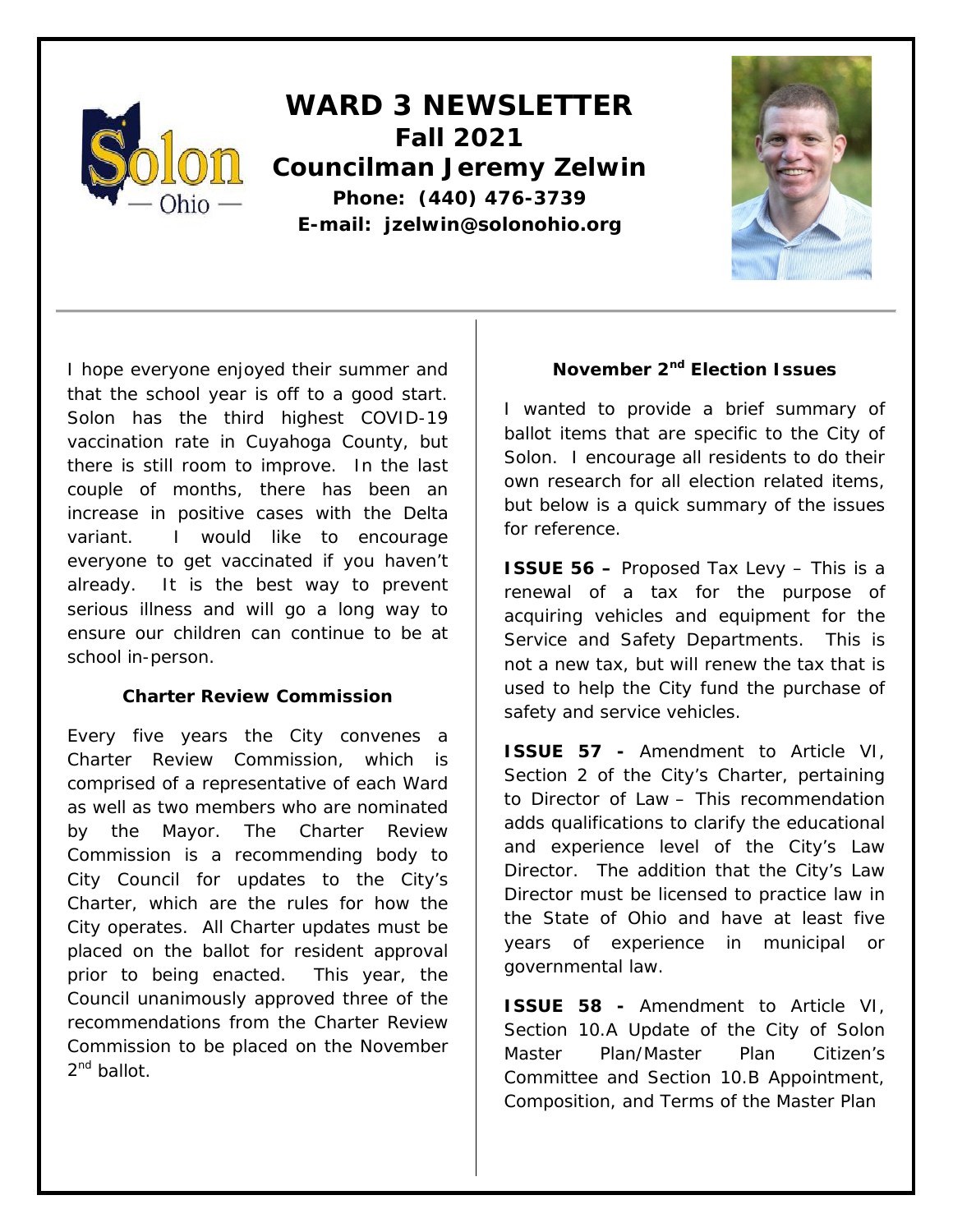Citizen's Committee – This ballot item approves the ability to add members to the City's Master Plan Committee. The current Master Plan Committee contains a representative from each Ward as well as two nominees from the Mayor.

The proposed amendment would include a representative from each ward and up to 15 members appointed by the Mayor. This would include business members and other representatives to provide their input on the City's Master Plan.

**ISSUE 59 -** Amendment to Article XIV, Section 4 pertaining to Zoning Changes to the Central Retail District – This amendment provides the Planning Commission and City Council the ability to make updates to the Zoning Code within the City's Central Retail District without the need for ballot approval.

This amendment keeps the ward veto in effect for zoning changes within the residential and most industrial districts in the City, where residents would need to approve zoning changes, including passage in the home ward.

**ISSUE 60 –** Proposed Zoning Amendment – This is to change the zoning classification of three parcels on Aurora Road from Single Family Residential zoning to General Office zoning. This plot of land is next door to an existing office building and across the street from the Carrington Court housing development.

#### **School Board Openings**

This year there are two openings on the School Board up for election. Each of these School Board openings is for four-year terms. I reached out to each of the three

candidates for the School Board to provide a brief biography to help residents better understand who the candidates are. Here are the three candidates in alphabetical order by last name:

**Michele Barksdale –** Mrs. Barksdale is a Ward 3 resident and has lived in Solon for 14 years. She is a graduate of Northwestern University with a degree in business.

Mrs. Barksdale has been married to her husband Ed for nearly 30 years and together they have raised 4 children who have all graduated from the Solon School District. She is the former Solon High School PTA President and has served the school on numerous other committees and service positions.

Mrs. Barksdale is an active member of the community who has served on several boards, particularly focusing on strengthening the wellbeing of children and their family.

**John Heckman –** Mr. Heckman has been a resident of Solon for nearly 17 years. He has a degree from Gannon University with a B.S. in Accounting.

Mr. Heckman has been married to his wife, Lisa for 34 years and they have two children, who have both graduated from Solon High School. He has been a member of the Solon Music Parents, Solon Athletic Boosters, Drama Club and Music-In-Motion.

Mr. Heckman and his wife have volunteered on numerous committees within Solon Schools from elementary through the high school and continue to do so even though their children have graduated.

Mr. Heckman has been on the Solon School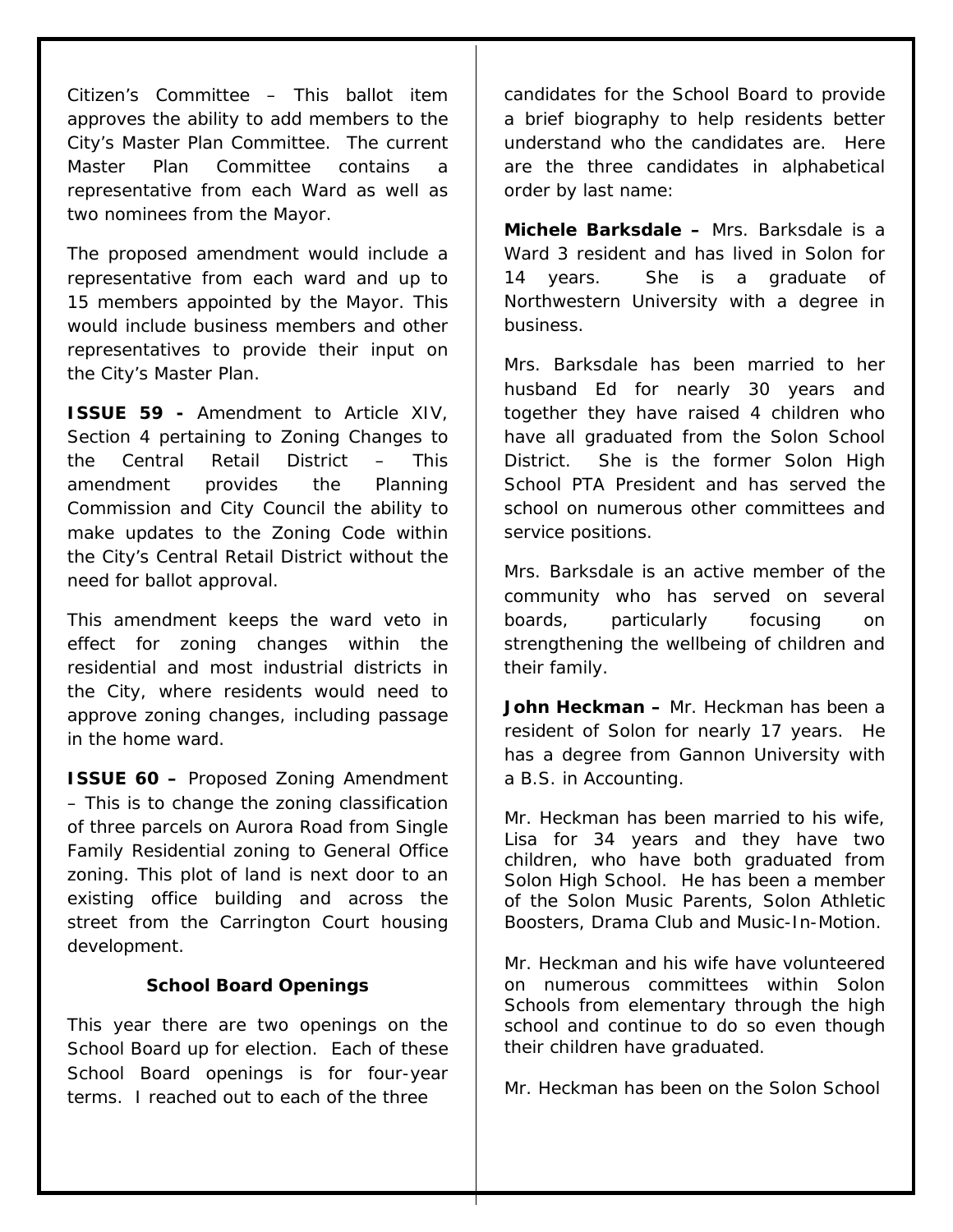Board for 9.5 years, and served as the President for two of those years. He is currently a member of the following committees: Finance and Audit Committee, Enterprise Zone Committee, Administrative Committee, Negotiations Committee and is the Ohio School Board Association Delegate.

**Caryne Urbank** – Ms. Urbank did not respond to my inquiry to provide biographical information.

# **COMMUNITY LIFE UPDATE**

# **Solon Center for the Arts**

Fall programs started on September  $8<sup>th</sup>$  at Solon Center for the Arts, and have a lot to offer. The fall classes include: art, dance, music and theater. This fall, SCA is bringing back the first youth musical since spring 2020. We are very excited to offer a number of shows that will be open to the public in December. Fall classes are filling up quickly and you are encouraged to register soon if you're interested in joining. As always, follow them on Facebook for the most up-to-date information on programs, special events, pop-ups and workshops!

This year, we had a successful series of Farmers Markets which helped show support to the local farmers and small businesses. The vendors have connected with the Solon residents and really enjoyed coming to our market. Other upcoming Community Events include the Fall Festival at the Solon Community Park on October 16<sup>th</sup> and the new Hometown Holiday Market at the Solon Community Center on December 11<sup>th</sup>

## **Solon Senior Center**

The City of Solon works in collaboration

with other communities on the CARE program which is designed to improve the safety and independence of homeowners age 60 and over. CARE provides noncomplicated home project assistance in the categories of yard care, home exterior projects, interior general housekeeping, home organizing, tech assistance and handy person projects through the use of supervised volunteers. Membership in the CARE program provides a limited number of services per year. Sliding scale memberships are available. For more information on how to become a member, visit careneo.org or call 216-970-0599 or the Senior Center.

Construction recently began on a new pavilion, which is located outside the Senior Center and will be available for rental for community members. The pavilion, funded by Coronavirus Relief Funds, will be located adjacent to the Senior Center and Community Center Banquet Facilities. The pavilion provides another option for congregating safely outdoors during the pandemic, which is desired by many.

## **Fire Department**

The Solon Fire-Rescue Open House will be held October 6, 2021 from 6:00 PM until 8:30 PM at Solon Fire Station 2, 6320 SOM Center Road.

Come meet your firefighters and paramedics for fun and refreshments and a Bounce House for the kids! See the fire trucks and rescue squads and learn fire safety tips for the whole family.

Don't forget that Sunday, November 7, 2021 is the end of Daylight Savings Time and a great time to change your smoke detector batteries! This year when you "fall